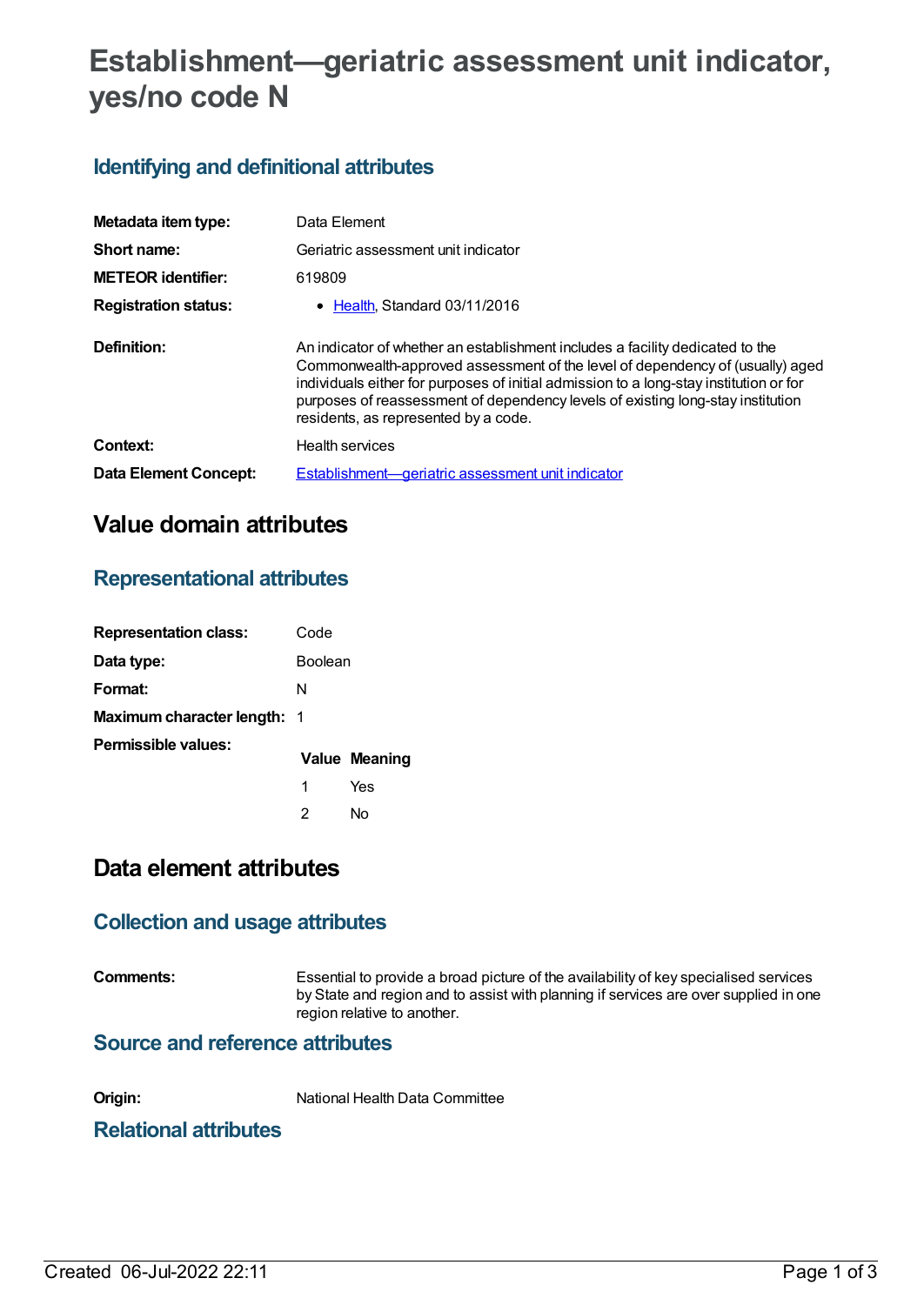#### **Related metadata references:**

Supersedes Establishment-specialised service indicator (geriatric assessment unit), yes/no code N

• [Health](https://meteor.aihw.gov.au/RegistrationAuthority/12), Superseded 03/11/2016

**Implementation in Data Set**

**Specifications:** Local Hospital [Networks/Public](https://meteor.aihw.gov.au/content/713848) hospital establishments NMDS 2020–21[Health](https://meteor.aihw.gov.au/RegistrationAuthority/12), Superseded 05/02/2021

*Implementation start date:* 01/07/2020

*Implementation end date:* 30/06/2021

*Conditional obligation:*

This metadata item is only required for the **Public Hospital Establishments (PHE)** reporting level. It is collected once for each PHE.

Local Hospital [Networks/Public](https://meteor.aihw.gov.au/content/727356) hospital establishments NMDS 2021–22[Health](https://meteor.aihw.gov.au/RegistrationAuthority/12), Superseded 17/12/2021

*Implementation start date:* 01/07/2021

*Implementation end date:* 30/06/2022

*Conditional obligation:*

This metadata item is only required for the **Public Hospital Establishments (PHE)** reporting level. It is collected once for each PHE.

Local Hospital [Networks/Public](https://meteor.aihw.gov.au/content/742044) hospital establishments NMDS 2022–23[Health](https://meteor.aihw.gov.au/RegistrationAuthority/12), Standard 17/12/2021

*Implementation start date:* 01/07/2022

*Implementation end date:* 30/06/2023

*Conditional obligation:*

This metadata item is only required for the **Public Hospital Establishments (PHE)** reporting level. It is collected once for each PHE.

Local Hospital [Networks/Public](https://meteor.aihw.gov.au/content/756101) hospital establishments NMDS 2023–24[Health](https://meteor.aihw.gov.au/RegistrationAuthority/12), Recorded 24/06/2024

*Implementation start date:* 01/07/2023

*Implementation end date:* 30/06/2024

*Conditional obligation:*

This metadata item is only required for the **Public Hospital Establishments (PHE)** reporting level. It is collected once for each PHE.